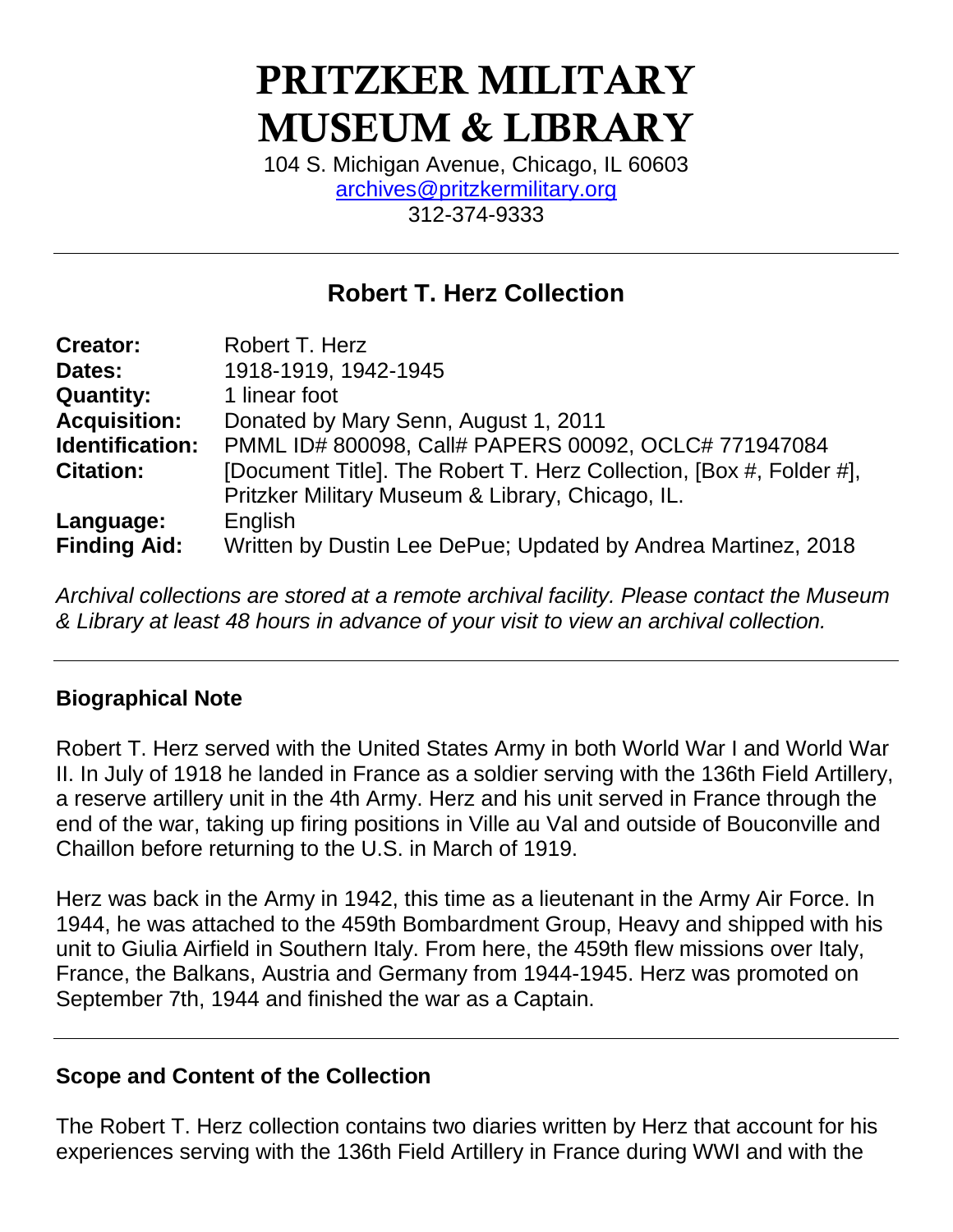459th Bombardment Group in Italy during WWII. The collection also contains transcripts of the diaries.

# **Arrangement**

The collection as it was received consisted of two diaries and a single transcription document. Loose pages in the diaries that were out of order were placed back in numerical order and the diaries were arranged in chronological order as a series. The transcription was separated into two transcriptions, one for each diary and arranged in chronological order as a series

# **Series One: Diaries, Box 1**

This series contains two diaries kept by Robert T. Herz while serving in the U.S. Army during WWI and WWII. The first diary was written during Herz's service in a reserve artillery unit (136th Field Artillery) in France during the final months of WWI. The second diary was written during Herz's service as an officer in the 459th Bombardment Group, Heavy from 1942-1945. The diary covers Herz's travel from the U.S. to Giulia Airfield in Southern Italy where the 459th was stationed until August of 1945.

It is important to note that Herz's diary is structured to allow five years' worth of entrees to be written on one years' worth of pages. Because of this, each day in the diary may contain multiple entrees from the years 1942-1945. There are also many entrees that do not have a year entered. In these cases, the content of the entry is used to determine the year it was written. If the year could not be determined, the entry is deemed as having no date (n.d.). The contents of each diary are organized by page number; however, blank pages and/or pages with indecipherable entrees are not accounted for.

# **Series Two: Transcripts, Box 1**

This series contains partial transcripts of Herz's diaries that were created by the donor and included in the collection donation. The transcripts were originally donated as one document but have been separated by diary. They have not been altered otherwise and as such the spelling of names and places may or may not be correctly transcribed. Both of the transcripts are only partially completed.

# **Rights**

Copyrights held by Robert T. Herz were transferred to the Pritzker Military Museum & Library. All other rights are held by the author or publisher. Users assume responsibility for following copyright laws as established by US Code Title 17.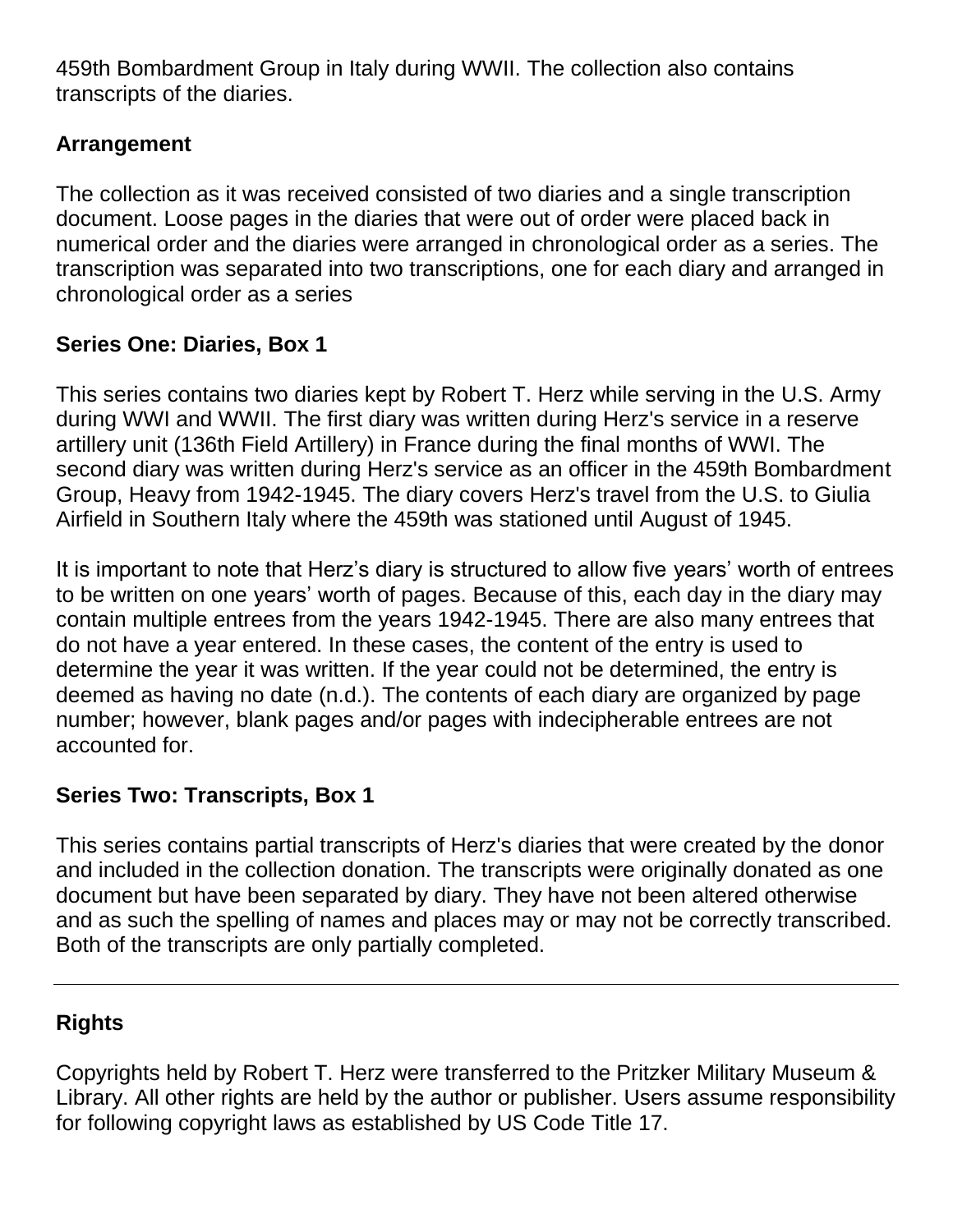#### **Related Collections**

Reminiscences of Sgt. Robert J. Flint: "One Doughboy's Experience in the World War of 1917-1918" Lt. Lawrence Westerman Collection Francis E. Griffin Collection Samuel Caplan Collection

### **Key Subjects**

This collection is indexed under the following headings in the Library's online catalog. Researchers interested in materials about related topics, persons, or places should search the catalog using these subject headings.

#### **Names**

Herz, Robert T.

## **Subjects**

United States--Army--Field Artillery Regiment, 136<sup>th</sup> United States--Army Air Forces--Bomb Group, 459<sup>th</sup> World War 1914-1918--Campaigns--France World War 1914-1918--Personal narratives, American World War 1939-1945--Aerial operations, American--Personal narratives World War 1939-1945--Campaigns--Italy

#### **Container List**

| Box | Item ID $#$ | <b>Title</b>                                                         | <b>Dates</b>    |
|-----|-------------|----------------------------------------------------------------------|-----------------|
|     |             | <b>Series One: Diaries</b>                                           | 1918-1945, n.d. |
|     | 800098001   | Diary from WWI                                                       | 1918-1919, n.d. |
|     |             | Page 1-4 : Personal info, unit information,<br>artillery information | n.d.            |
|     |             | Pages 5-6 : Miscellaneous                                            | n.d.            |
|     |             | Page 13 : Miscellaneous                                              | n.d.            |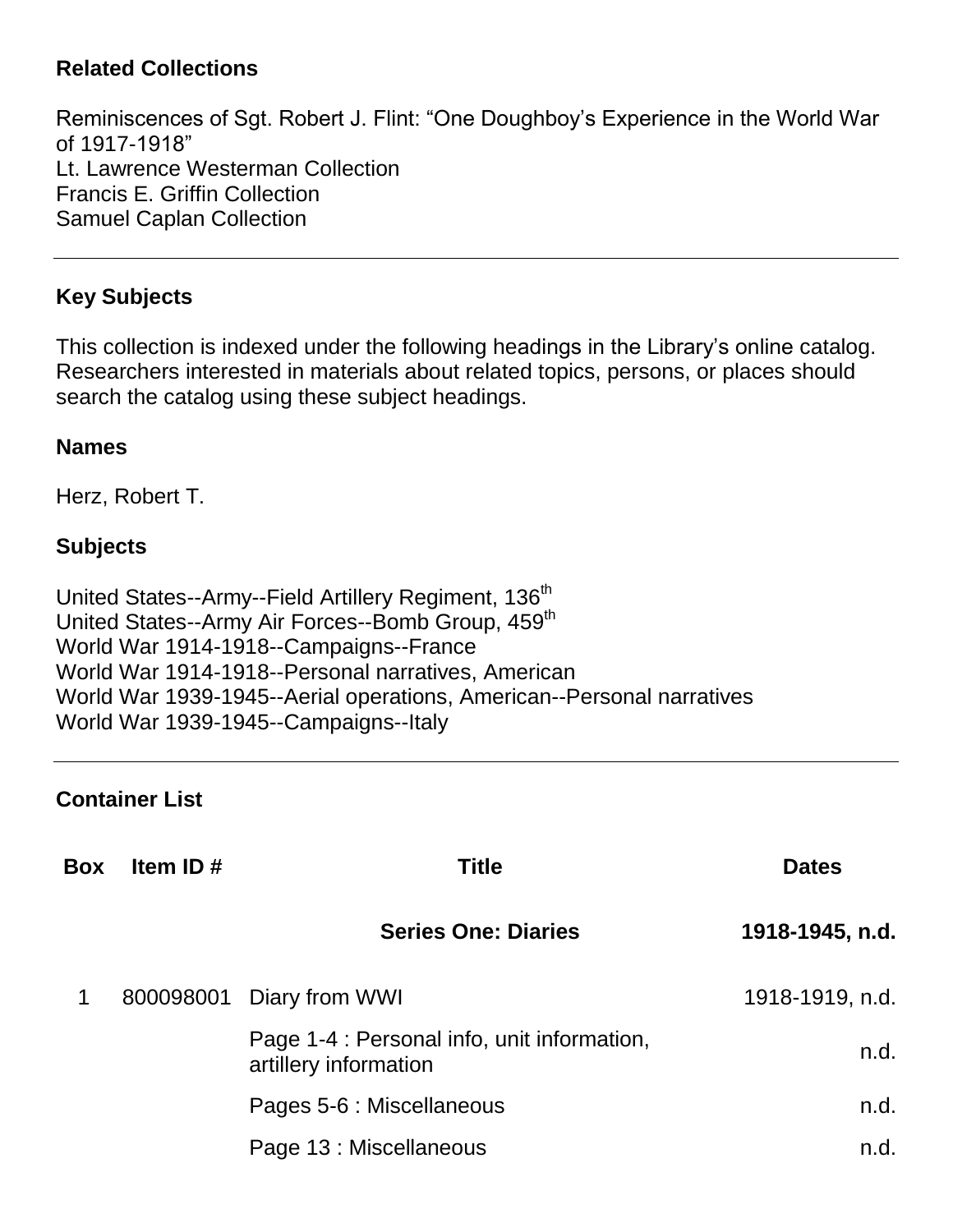| Pages 15-20 : At sea aboard S.S. Titan bound<br>for England           | 27-Jun-17-Jul-<br>1918      |
|-----------------------------------------------------------------------|-----------------------------|
| Pages 21-28 : Arives in Havre, France, moves<br>to Bordeaux           | 18-Jul-28-Sep-<br>1918      |
| Pages 29-32 : In Mussey, France, works with<br>artillery guns         | 29-Sep-7-Oct-<br>1918       |
| Page 32 : In Champigneulles, France                                   | 8-Oct-18                    |
| Pages 33-34 : Poem                                                    | n.d.                        |
| Pages 35-40 : In Ville au Val, France                                 | 9-Oct-29-Oct-<br>1918       |
| Pages 41-58 : Traveling West from Ville au Val<br>to Le Mans          | 30-Oct-02-Dec-<br>1918      |
| Pages 59-62 : Timeline of Herz's military<br>service                  | n.d.                        |
| Pages 63-80 : Post-Armistice Occupation in<br>Woimbey, France         | 03-Dec-25-Dec-<br>1918      |
| Pages 81-90 : In Paris on leave                                       | 25-Dec-1918-02-<br>Jan-1919 |
| Pages 91-101 : Occupation in Woimbey                                  | 03-Jan-03-Feb-<br>1919      |
| Pages 102-121 : Occupation in Chateau-<br>Gontier and travel to coast | 04-Feb-11-Mar-<br>1919      |
| Pages 122-126 : Board U.S.S. Vermont and<br>sail back to the U.S.     | 11-Mar-24-Mar-<br>1919      |
| Pages 127-128 : Unexplained figures and an<br>address                 | n.d.                        |
| Page 158 : Addresses                                                  | n.d.                        |
| Page 165 : List and math figure                                       | n.d.                        |
| Page 166 : Addresses                                                  | n.d.                        |
|                                                                       |                             |
| Pages 168-169 : Quotations                                            | n.d.                        |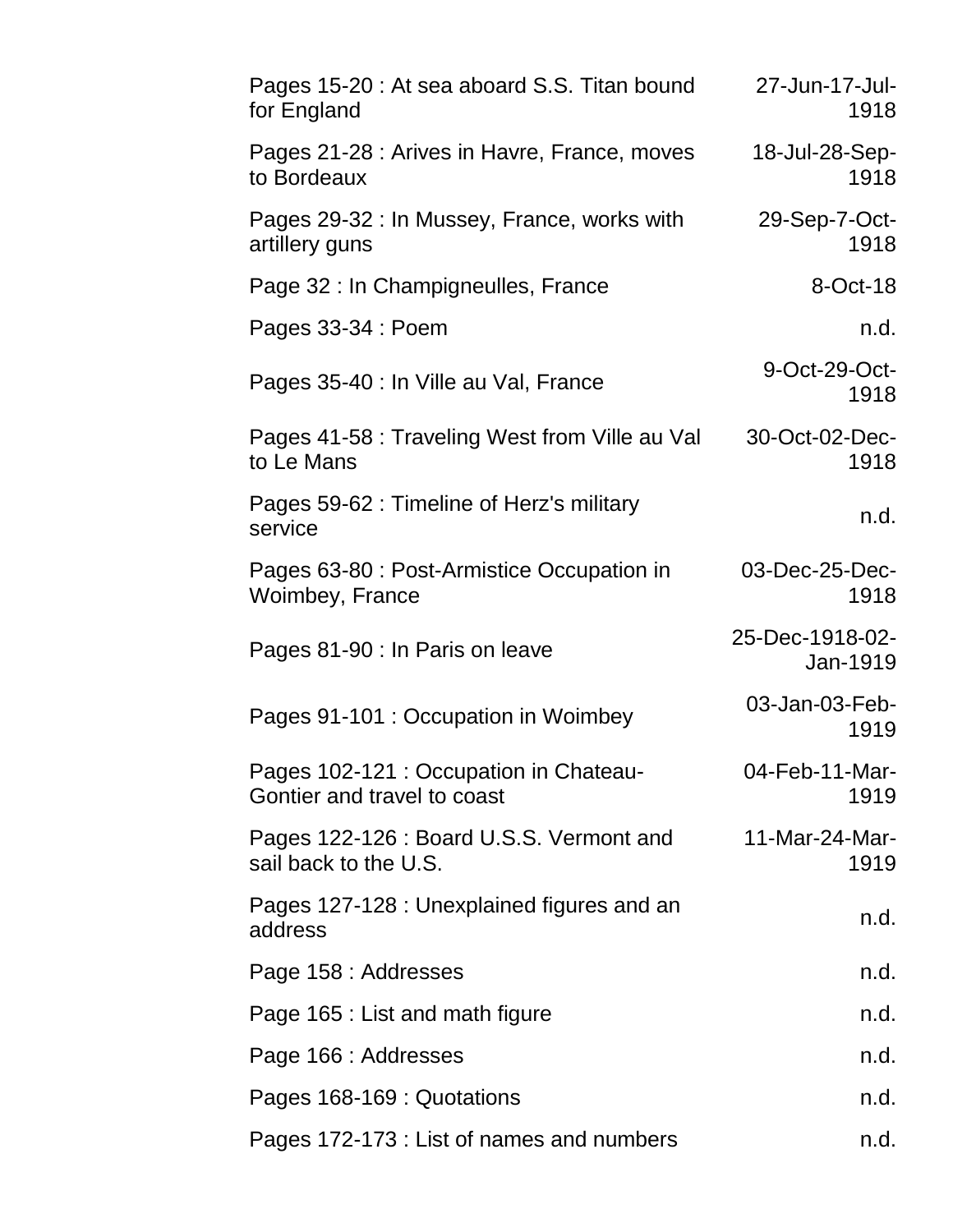|   | Pages 174-175 : Addresses                                   | n.d.                     |
|---|-------------------------------------------------------------|--------------------------|
|   | Pages 176-179 : List of names and numbers                   | n.d.                     |
| 1 | 800098002 Diary from WWII                                   | 1942-1945, n.d.          |
|   | Page 1: Herz's name and address                             | n.d.                     |
|   | Pages 3-4 : Publisher info                                  | n.d.                     |
|   | Page 5 : Identification                                     | n.d.                     |
|   | Pages 6-11 : Horoscope                                      | n.d.                     |
|   | Page 12: Birth stones and flowers, wedding<br>anniversaries | n.d.                     |
|   | Page 13 : Easter 1930-1960                                  | n.d.                     |
|   | Pages 14-15 : Population of principal cities                | n.d.                     |
|   | Page 16 : Seven wonders of the ancient world                | n.d.                     |
|   | Page 17 : Rules for spelling                                | n.d.                     |
|   | Page 18 : Weights and measures                              | n.d.                     |
|   | Pages 20-31 : Preparing to ship overseas                    | $2$ -Jan-13-Jan,<br>1944 |
|   | Page 26 : Report of Crew bailing from plane                 | 8-Jan-45                 |
|   | Pages 32-49 : Sails toward Italy                            | 14-Jan-31-1944           |
|   | Page 34 : Shea too old to get into school                   | 16-Jan-45                |
|   | Page 39: Regarding German offensive in the<br>Ardennes      | 21-Jan-45                |
|   | Pages 44-48 : Gets sick, short hospital stay                | 26-Jan-30-Jan-<br>1945   |
|   | Pages 50-51 : Ships fire on air plane                       | $1-Feb-44$               |
|   | Page 52 : Leaves for Bari                                   | $2$ -Feb-45              |
|   | Pages 52-59 : Sails into Italy                              | 2-Feb-9-Feb-<br>1944     |
|   | Page 54 : Describes patients of hospital ward               | 4-Feb-45                 |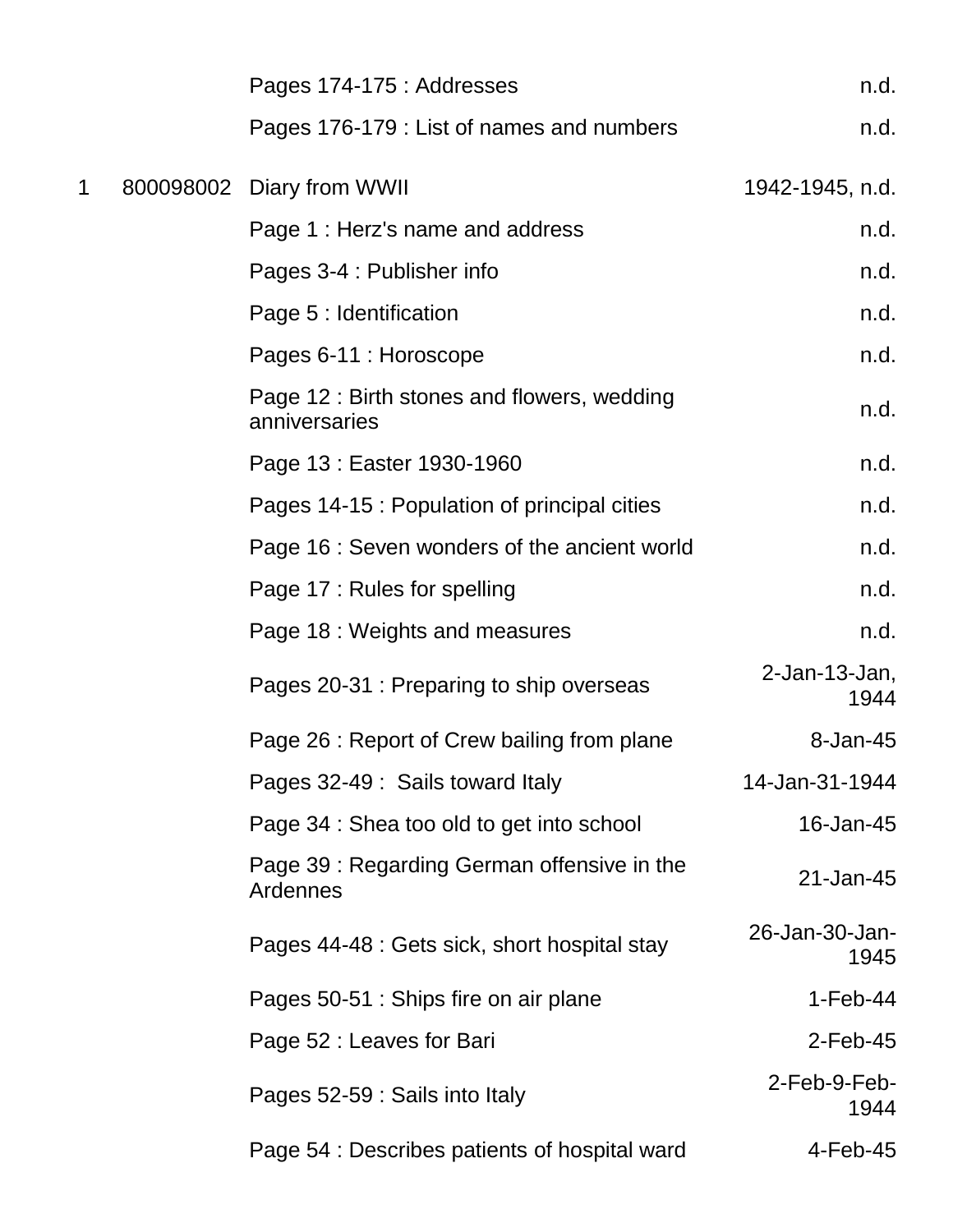| Pages 60-61 : Land at Taranto, Italy                                  | 10-Feb-11-Feb-<br>1944 |
|-----------------------------------------------------------------------|------------------------|
| Page 62 : Move to Group HQ at Cerignola                               | 12-Feb-44              |
| Pages 63-83 : Practice Missions, waiting for<br>real mission          | 13-Feb-01-Mar-<br>1944 |
| Page 64 : Remarks on conference                                       | 14-Feb-45              |
| Page 66-75 : Hospital related                                         | 16-Feb-25-Feb-<br>1945 |
| Page 84 : No. 1 Mission                                               | 2-Mar-44               |
| Page 85 : No. 2 Mission                                               | 3-Mar-44               |
| Pages 86-96 : Weather cancels missions                                | 4-Mar-14-Mar-<br>1944  |
| Page 95 : Poem about V-E day                                          | n.d.                   |
| Pages 97-98 : Group of bombers accidentally<br>bomb allies at Cassino | 15-Mar-16-Mar-<br>1944 |
| Pages 98-: Hospital related                                           | 16-Mar-21-Mar-<br>1945 |
| Page 99 : Mission to Vienna, men lost                                 | 17-Mar-44              |
| Page 100 : Mission to Maniago goes well                               | 18-Mar-44              |
| Page 104 : Comment on Time article                                    | 22-Mar-44              |
| Pages 106-108 : Excerpt from "Mathematics"<br>and Imagination"        | 24-Mar-26 Mar-<br>1945 |
| Page 113 : Hospital related                                           | 31-Mar-45              |
| Page 114 : From Letter of Brooklyn boy                                | n.d.                   |
| Page 116 : Becomes Charge of Quarters                                 | $2$ -Apr-43            |
| Pages 118-121 : Drill and graduation related                          | n.d.                   |
| Page 140 : Divorce from old duties                                    | 26-Apr-44              |
| Page 142 : Supply situation improves                                  | 28-Apr-44              |
| Page 145 : Mentions Time article about pilots                         | n.d.                   |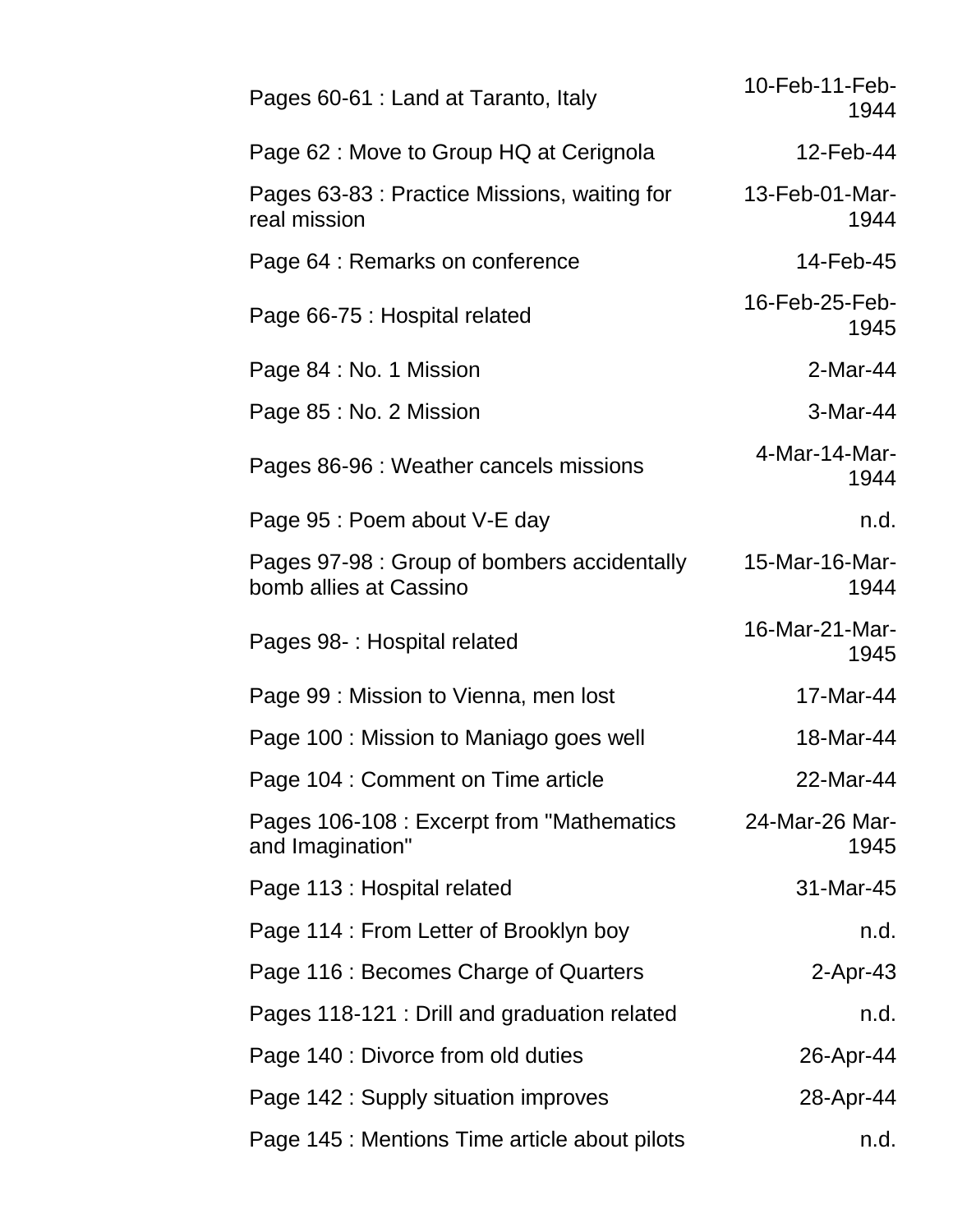| Page 163 : Christie story orated                                          | n.d.                   |
|---------------------------------------------------------------------------|------------------------|
| Page 167 : Lt. Rose's baby is born                                        | n.d.                   |
| Page 180 : Rome falls                                                     | 4-Jun-44               |
| Page 181 : Leaves for Naples with Ham                                     | 5-Jun-44               |
| Page 182 : To Red Cross, D-Day news                                       | $6$ -Jun-44            |
| Page 183 : To Pompei                                                      | 7-Jun-44               |
| Page 184 : No mission, Ham's captaincy comes<br>through                   | 8-Jun-44               |
| Pages 185-192 : Base related                                              | 9-Jun-16-Jun-<br>1944  |
| Pages 192-193 : Combat losses related                                     | 16-Jun-17-Jun-<br>1944 |
| Page 196 : German pilotless planes                                        | 20-Jun-44              |
| Page 198 : Signs on B-24s                                                 | 22-Jun-44              |
| Page 213 : Regarding Ted Williams                                         | n.d.                   |
| Page 217-220 : Trip to Rome                                               | 7-Jul-10-Jull-<br>1944 |
| Page 223 : Explosion kills men                                            | 15-Jul-44              |
| Pages 224-228 : Miscellaneous notes                                       | 16-Jul-20-Jul-<br>1944 |
| Page 229 : Crash landing                                                  | 21-Jul-44              |
| Page 232 : Frags stuck in plane                                           | 24-Jul-44              |
| Page 234 : Pascal back from North Italy after<br>going down six weeks ago | 26-Jul-44              |
| Page 236 : Black Friday-lose men in Ploesti<br>mission                    | 28-Jul-44              |
| Page 248 : Maj. Meagher leaves                                            | 8-Aug-44               |
| Pages 249-251 : Miscellaneaous notes                                      | 9-Aug-11-Aug-<br>1944  |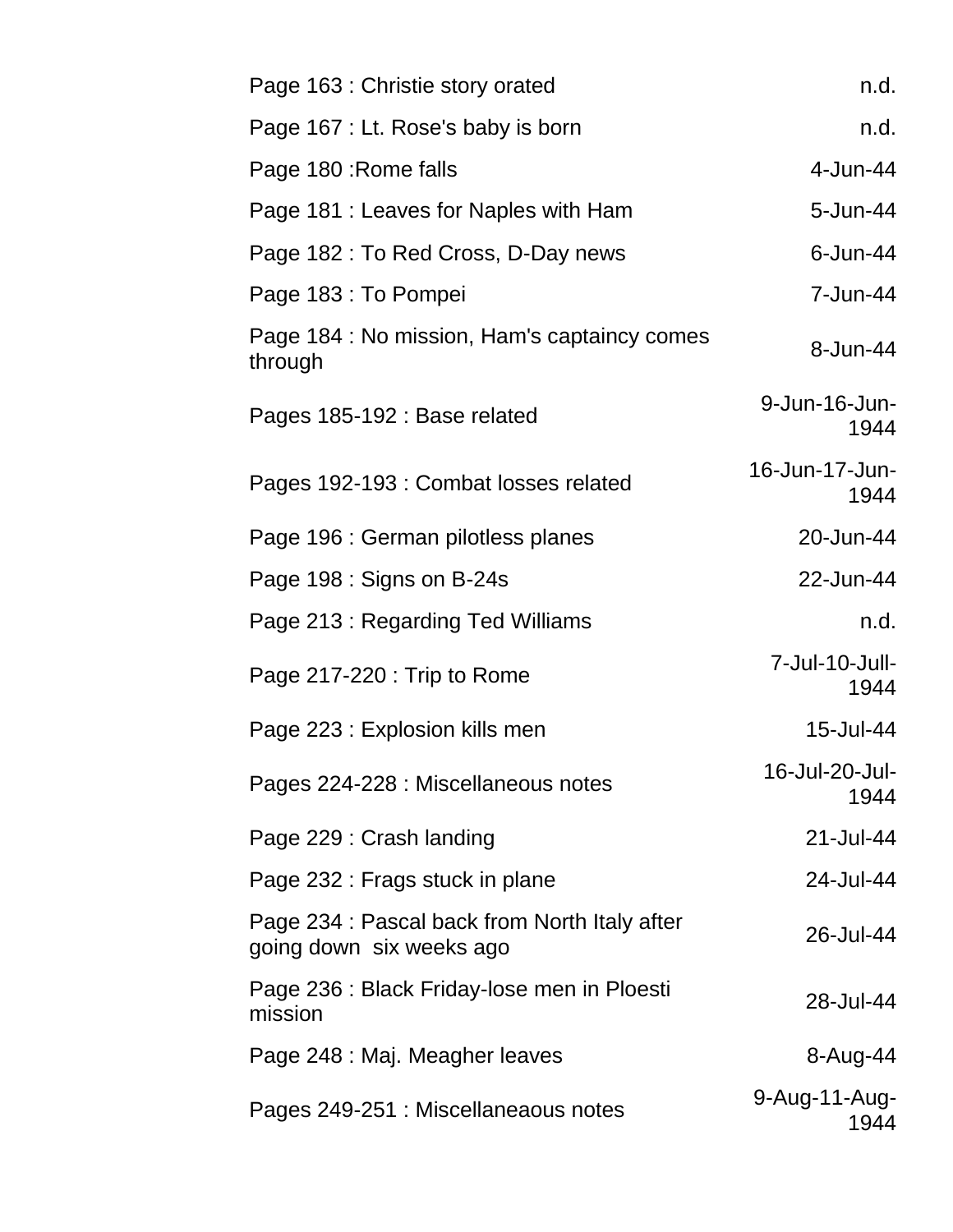| Page 252 : Col. H.K. Mooney takes over                                              | 12-Aug-44              |
|-------------------------------------------------------------------------------------|------------------------|
| Page 255 : Invasion support, Lt. Fox and crew<br>killed                             | 15-Aug-44              |
| Page 256 : Oliver will make a good general                                          | 16-Aug-44              |
| Page 257 : Col. Munn officially relieved of<br>command                              | 17-Aug-44              |
| Page 258 : Col. Mooney flies first mission as<br>co-pilot                           | 18-Aug-44              |
| Pages 261-270 : Stay at 34th Field Hospital                                         | 21-Aug-30-Aug-<br>1944 |
| Page 262 : Five ships lost in 95th mission, Fred<br><b>Freedel killed</b>           | 22-Aug-44              |
| Pages 262-263 : Base-related                                                        | 30-Aug-31-Aug-<br>43   |
| Page 271 : Fake report of German surrender                                          | 31-Aug-44              |
| Page 276 : Romanian collapse, German<br>bombing, men killed                         | $4-Sep-44$             |
| Page 278 : Capt. Burnham from a tank<br>destroyer battalion flies mission with them | $6-Sep-44$             |
| Pages 279-287 : Miscellaneous notes                                                 | 7-Sep-17-Sep-<br>1944  |
| Page 285 : Captaincy comes through                                                  | 15-Sep-44              |
| Pages 288-296 : On leave at Naples and Capri                                        | 18-Sep-26-Sep-<br>1944 |
| Page 293 : Notified of approval of application<br>for Presidential Citation         | n.d.                   |
| Pages 297-347 : Miscellaneous notes                                                 | 27-Sep-13-Nov-<br>1944 |
| Page 336 : New men sworn in                                                         | 2-Nov-42               |
| Page 338 : Arrive at Fort M., assigned to Tent<br>City                              | 4-Nov-42               |